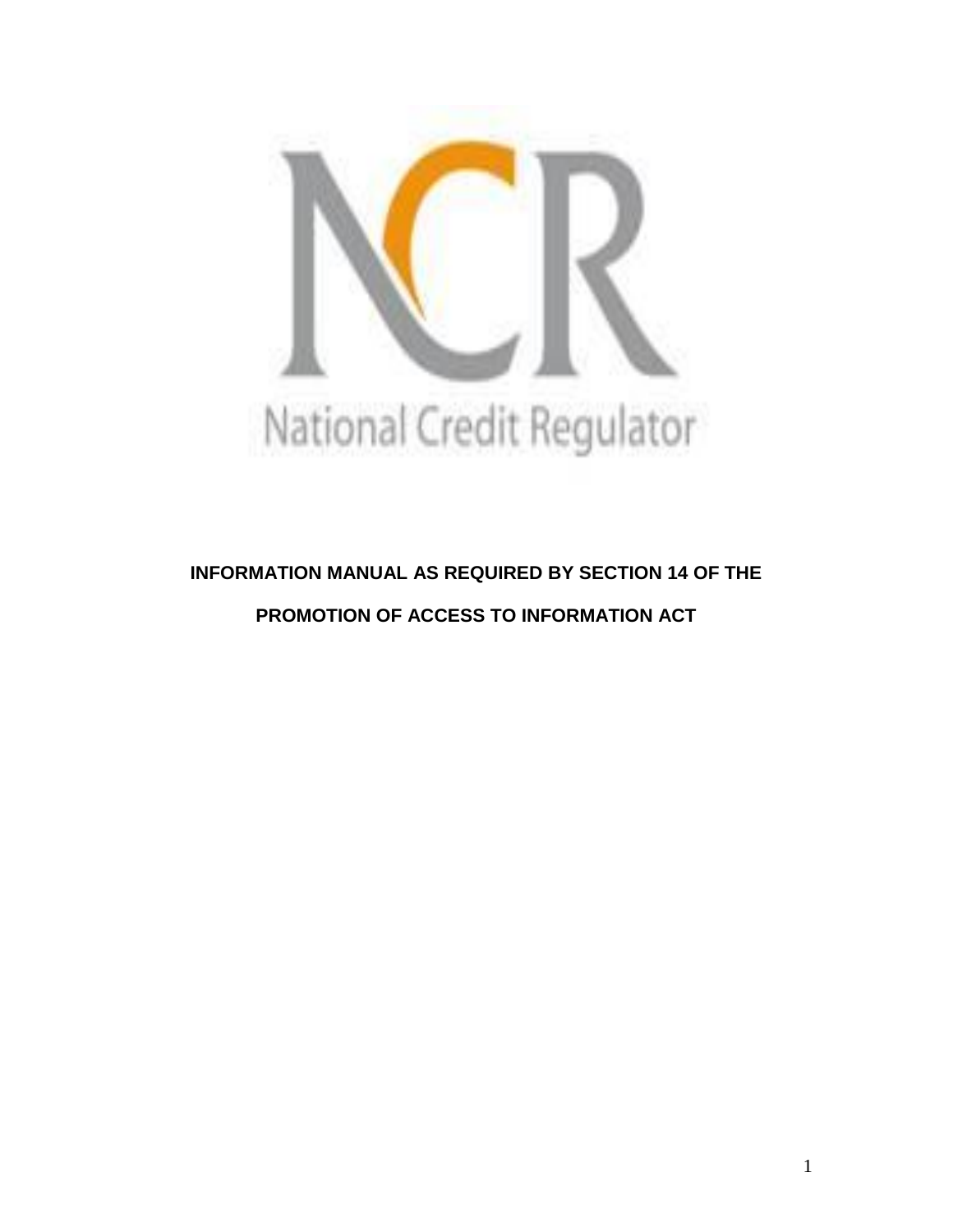# **DEFINITIONS**

The following words shall bear the same meaning as under the Protection of Personal Information Act, Act No. 4 of 2013 ("POPI"), unless indicated otherwise:

"**Consent**" means a voluntary, specific and informed expression of will in terms of which a Data Subject agrees to the processing of Personal Information relating to him or her.

"**Data Subject**" or "DS" means the person to whom Personal Information relates.

**"Minister**" means the Minister of Justice and Constitutional Development.

"**Personal Information"** or "PI", in terms of the POPI, means information relating to an identifiable, living, natural person, and where it is applicable, an identifiable, existing juristic person including:

(a) Information relating to the race, gender, sex, pregnancy, marital status, national, ethnic or social origin, colour, sexual orientation, age, physical or mental health, wellbeing, disability, religion, conscience, belief, culture, language and birth of the person; (b) Information relating to the education or the medical, financial, criminal or employment history of the person;

(c) Any identifying number, symbol, e-mail address, physical address, telephone number or other particular assignment to the person;

(d) The blood type or any other biometric information of the person;

(e) The personal opinions, views or preferences of the person;

(f) Correspondence sent by the person that is implicitly or explicitly of a private or confidential nature or further correspondence that would reveal the contents of the original correspondence;

(g) The views or opinions of another individual about the person; and

(h) The name of the person if it appears with other personal information relating to the person or if the disclosure of the name itself would reveal information about the person.

"**Personal Information"** or "PI", in terms of the Promotion of Access to Information Act of 2000 (Act No.2 of 2000) ("PAIA"), means information relating to an identifiable, natural person, including, but not limited to: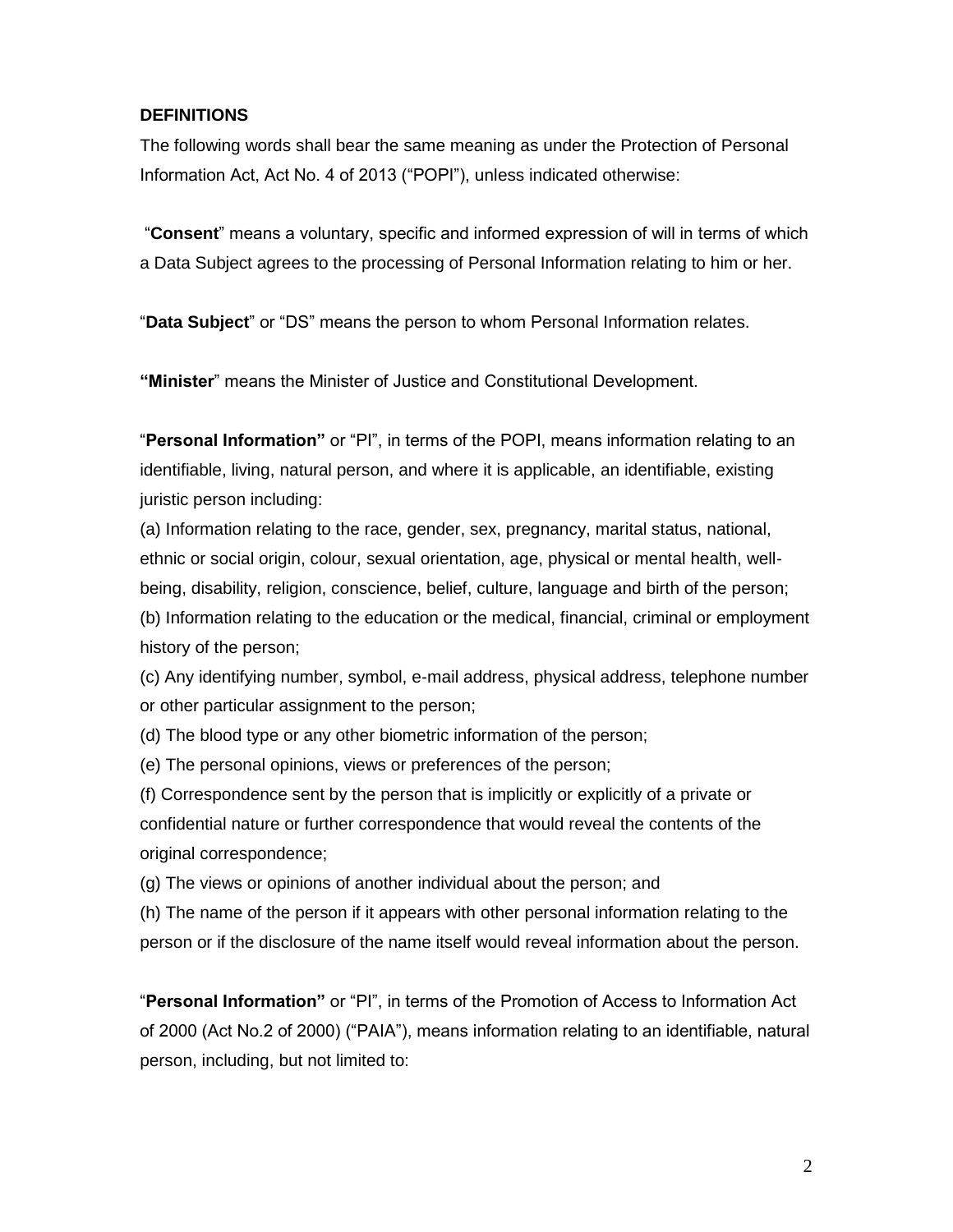(a) Information relating to the race, gender, sex, pregnancy, marital status, national, ethnic or social origin, colour, sexual orientation, age, physical or mental health, wellbeing, disability, religion, conscience, belief, culture, language and birth of the person; (b) Information relating to the education or the medical, financial, criminal or employment history of the person;

(c) Any identifying number, symbol, e-mail address, physical address, telephone number or other particular assignment to the person;

(d) The blood type or any other biometric information of the person;

(e) The personal opinions, views or preferences of the person;

(f) Correspondence sent by the person that is implicitly or explicitly of a private or confidential nature or further correspondence that would reveal the contents of the original correspondence;

(g) The views or opinions of another individual about the person; and

(h) The name of the person if it appears with other personal information relating to the person or if the disclosure of the name itself would reveal information about the person, but excludes information about an individual who has been dead for more than 20 years.

**"Processing"** means any operation or activity or any set of operations, whether or not by automatic means, concerning personal information, including:

(a) The collection, receipt, recording, organisation, collation, storage, updating or modification, retrieval, alteration, consultation or use;

(b) Dissemination by means of transmission, distribution or making available in any other form; or

(c) Merging, linking, as well as blocking, degradation, erasure or destruction of information.

#### **"Public Body"** means:

(a) any department or state or administration in the national or provincial sphere of government or any municipality in the local sphere of government; or

(b) any other functionary when

(i) exercising a power or performing a duty in terms of the Constitution or a provincial constitution; or

(ii) exercising a public power or performing a public function in terms of any legislation.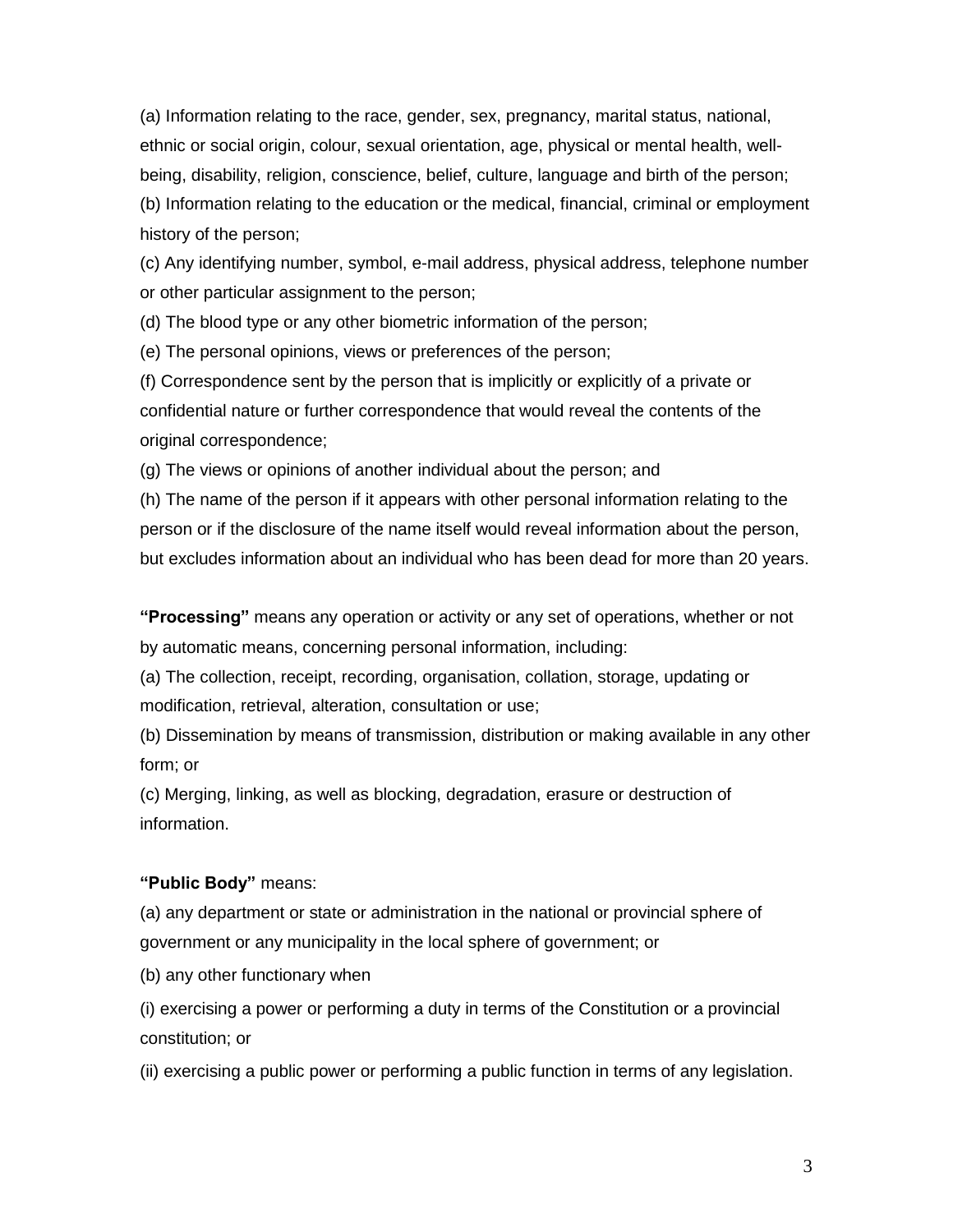"**Responsible Party" or "RP"** means a public or private body or any other person which, alone or in conjunction with others, determines the purpose of and means for processing Personal Information.

#### **INTRODUCTION:**

The Promotion of Access to Information Act No.2 of 2000 ("PAIA") gives effect to the right of access to information as provided for in section 32 of the Constitution, subject to justifiable limitations, including, but not limited to, limitations aimed at the reasonable protection of privacy, commercial confidentiality, and effective, efficient and good governance.

The purpose of the PAIA is to foster a culture of transparency and accountability in both the public and private sectors by affording any person the right of access to information to enable them to exercise and protect all of their rights to the full extent required.

PAIA affords natural and/or juristic persons the right to records held by either a private or public body, subject to certain limitations, in order to enable them to exercise or protect their rights.

Conversely, POPI affords Data Subjects ("DSs") the right to request access, in accordance with the provisions of PAIA, to their Personal Information ("PI") from any Responsible Party ("RP").

Section 14 of PAIA requires Public Bodies ("PBs") to compile a Manual setting out the procedure and requirements to be adhered to in seeking to obtain access to information held by that PB. It also stipulates the minimum requirements a Manual has to comply with.

POPI requires that when processing PI, a RP should give effect to the constitutional right to privacy by safeguarding PI subject to justifiable limitations that are aimed at balancing the right privacy against other rights, particularly the right to access to information.

This Manual has been compiled in accordance with the PAIA which prescribes that a public body must provide details of the records held by such a public body so that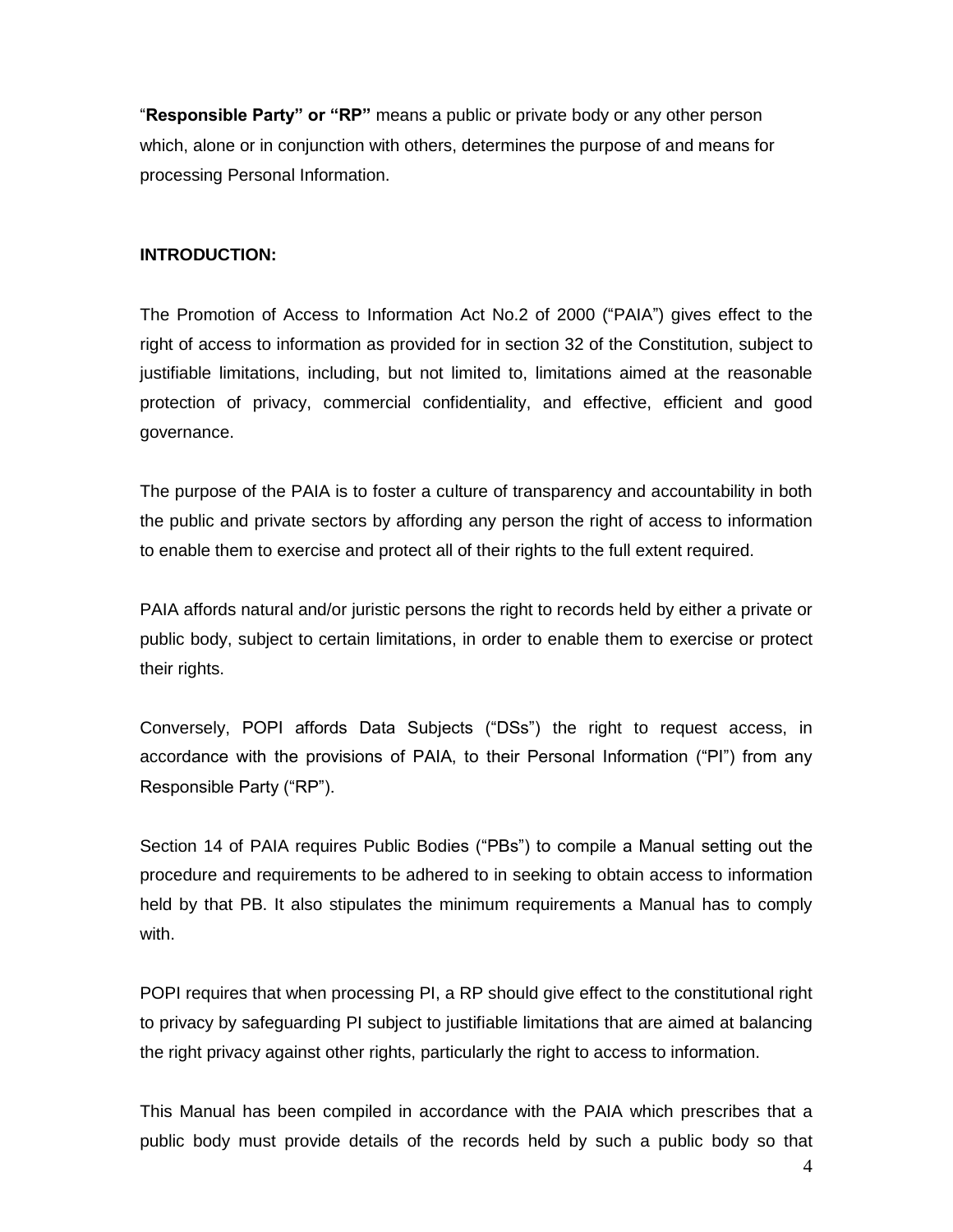requests for information may be accommodated. This Manual serves as a guide on how a requester of information may request access to that information (record) held by National Credit Regulator ("NCR").

The purpose of this Manual is to set out procedures to be followed and criteria that have to be met for anyone ("the requester") to request access to records in the possession or under the control of the NCR.

The objectives of this Manual are to:

- Provide a non-exhaustive list of information, records and other details held by the NCR:
- Set out the requirements on how to request information in terms of both PAIA and POPI, as well as grounds on which a request may be refused ; and
- Define the manner and form in which a request for information must be submitted.

Set out below is the procedure to be followed when lodging a request for access to a record held by the NCR as well as the contact details of the NCR's Information Officer and Deputy Information Officer who are responsible for managing such requests.

# **2. AVAILABILITY OF THIS MANUAL**

As provided for in terms of section 51(2), this PAIA Manual will be updated as and when the need arises. As soon as any amendments have been finalized, the latest version of the Manual will be made public through:

the NCR website at [http://www.ncr.org.za](http://www.ncr.org.za/) or by requesting a copy by email from the relevant Information Officer, as provided for below.

The Manual may also be obtained from the South African Human Rights Commission ("SAHRC")

This Manual is also available for inspection during office hours at no charge.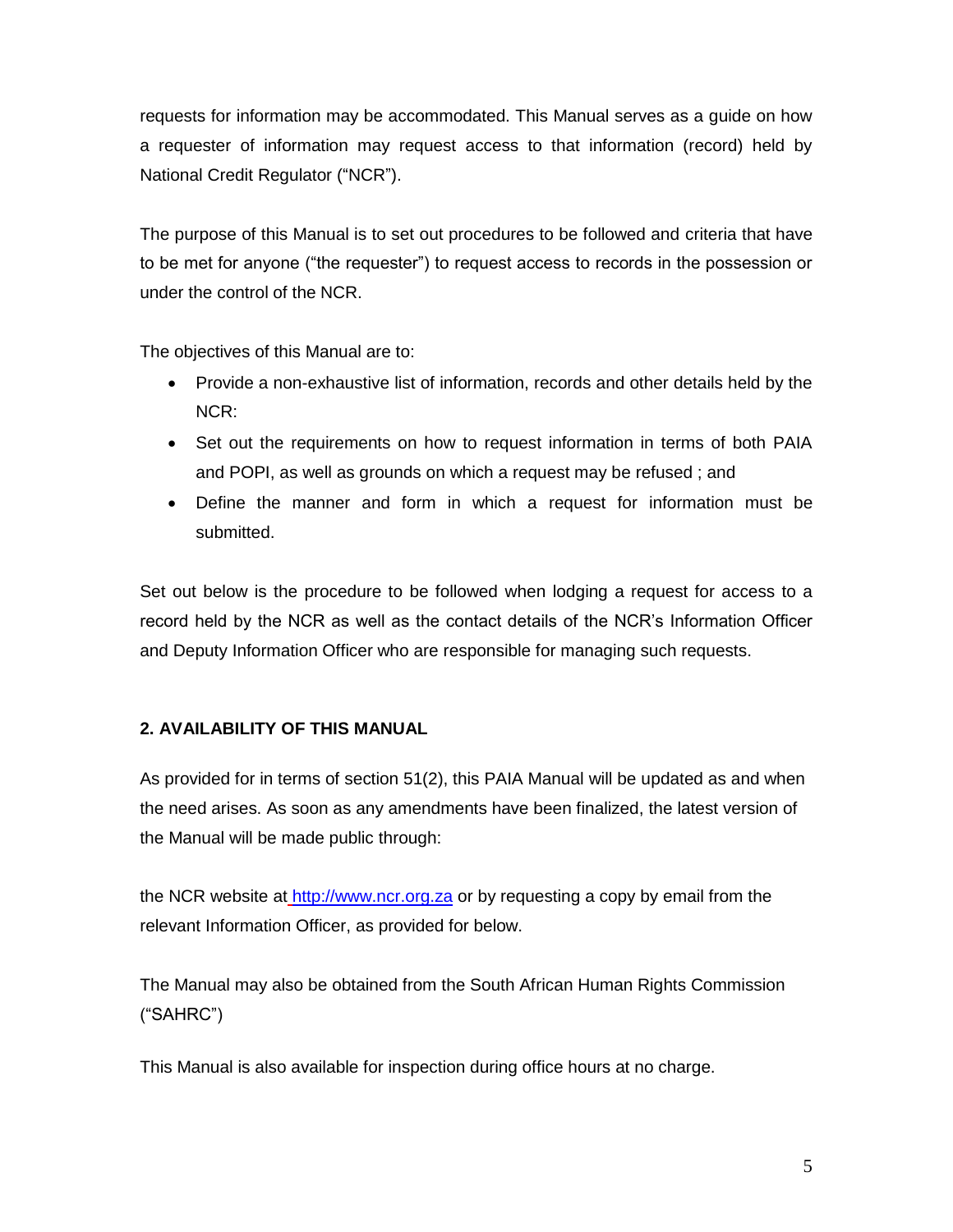# **1. THE FUNCTIONS OF THE NATIONAL CREDIT REGULATOR**

- 1.1. The NCR is a juristic person established in terms of section 12 of the National Credit Act 34 of 2005 ("NCA", or "the Act" interchangeably).
- 1.2. The functions of the NCR in terms of the Act are as follows:
	- 1.2.1. The registration of credit providers, credit bureau, debt counselors, alternative dispute resolution agents and payment distribution agents.
	- 1.2.2. The establishment of the registers in terms of sections 53 and 69(1) of the Act;
	- 1.2.3 The suspension and cancellation of registrations of credit providers, credit bureau, debt counselors, alternative dispute resolution agents and payment distribution agents.
	- 1.2.4 The development of an accessible credit market through, *inter-alia*:
		- (a) promoting access for Historically Disadvantaged Individuals, low income individuals, and rural communities;
		- (b) monitoring issues such as credit availability, price, market conditions and conduct, small business access to credit and levels of indebtedness;
		- (c) conducting research and proposing policies to the Minister of Trade and Industry concerning any issues affecting the credit industry.
	- 1.2.5. The enforcement of the NCA, *inter-alia*, through:
		- (a) promoting informal resolution of disputes;
		- (b) receiving and resolving complaints;
		- (c) preventing, detecting and prosecuting prohibited conduct;
		- (d) ensuring compliance with the NCA;
		- (e) referring matters to institutions such as the Tribunal and the Competition Commission.
	- 1.2.6 Research and the publication of information on the credit market and industry, including;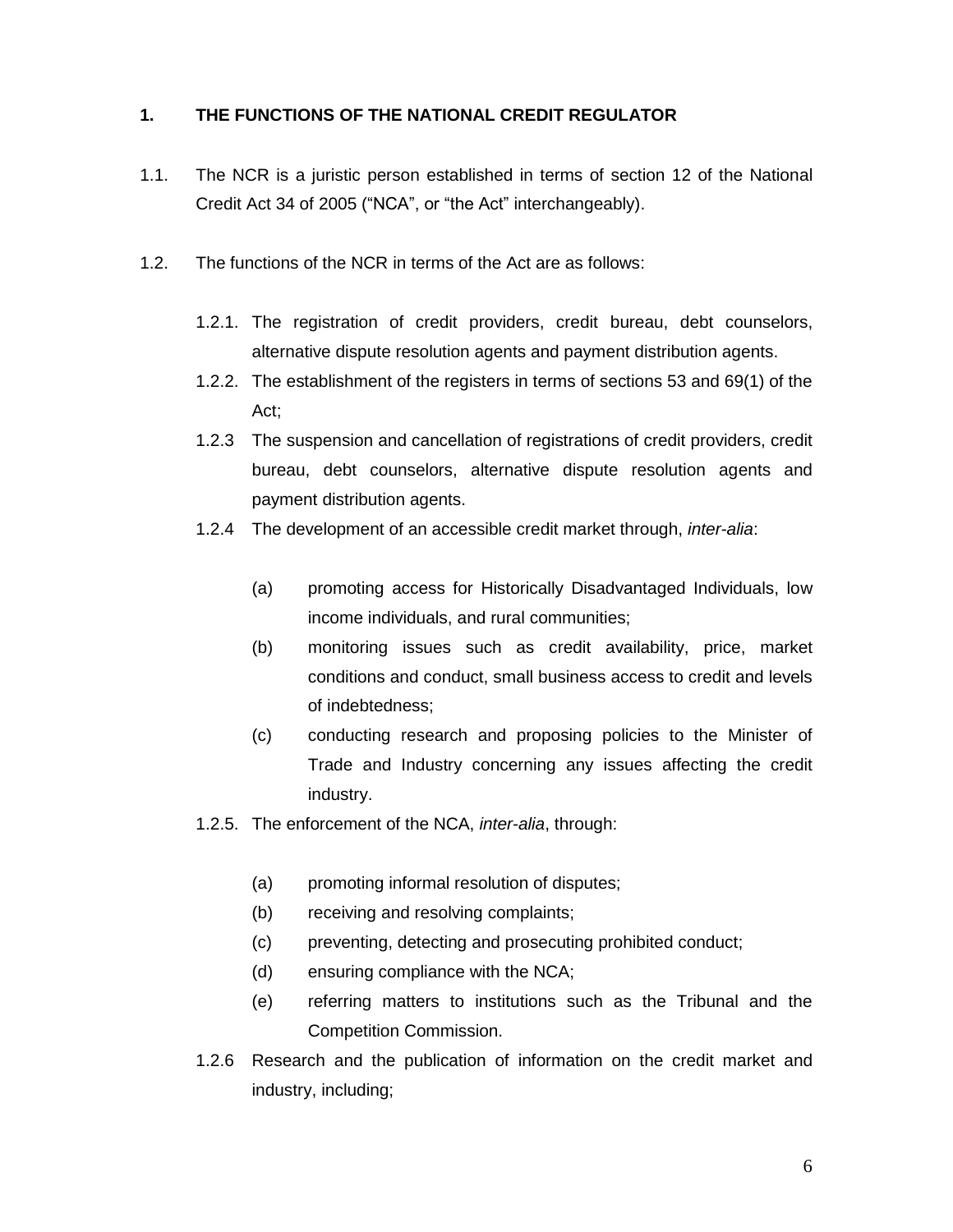- (a) educating the public about the NCA;
- (b) providing guidance to the credit market;
- (c) monitoring socio-economic patterns including over indebtedness;
- (d) auditing credit providers to determine demographic patterns and socio-economic trends and detect discriminatory practices;
- (e) monitoring issues such as black economic empowerment, credit insurance trends, and patterns of alternative dispute resolution agents;
- (f) reviewing legislation and making recommendations to the Minister of Trade and Industry.

# **2. STRUCTURE OF THE NCR**

2.1. Below is NCR's senior level structure:



#### **3. REGULATED INDUSTRIES**

- 3.1. The NCR regulates the consumer credit industry, which comprises:
	- 3.1.1. Credit providers;
	- 3.1.2. Credit bureau;
	- 3.1.3. Debt counselors;
	- 3.1.4. Payment distribution agents; and
	- 3.1.5. Alternative dispute resolution agents.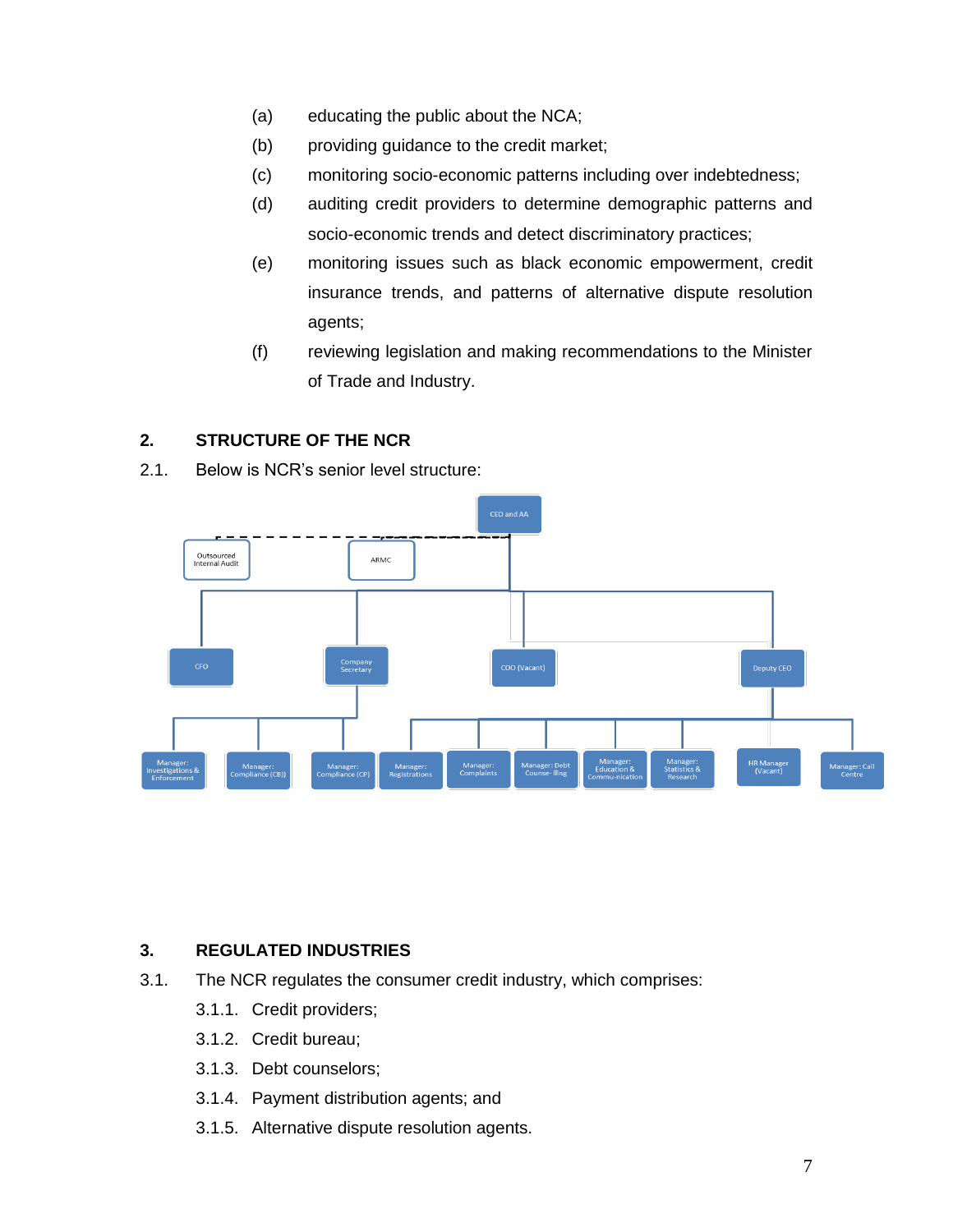# **4. THE NCR SUPERVISES THE FOLLOWING LEGISLATION;**

- 4.1. The National Credit Act, 34 of 2005, as amended;
- 4.2. The National Credit Regulations promulgated under the National Credit Act;
- 4.3. The Usury Act, 73 of 1968 to the extent that it applies in terms of the provisions of Schedule 3 (transitional provisions) of the National Credit Act; and
- 4.4. The Exemption Notices promulgated under the Usury Act to the extent that they apply in terms of the provisions of Schedule 3 (transitional provisions) of the National Credit Act.

#### **5. CONTACT DETAILS OF THE INFORMATION OFFICERS**

- 5.1. Ms. Nomsa Motshegare, the Chief Executive Officer of the NCR, is the designated Information Officer of the NCR.
- 5.2. In terms of section 17 of PAIA, Ms. Nomsa Motshegare has designated Mr. Obed Tongwane as Deputy Information Officer to attend to requests for access to records.
- 5.3. If you wish to make a request for access to the NCR records, your request should be addressed to the Deputy Information Officer.

**Information Officer: Ms. Nomsa Motshegare**

Physical Address **Postal Address** The National Credit Regulator **PO Box 209**  $127 - 15<sup>th</sup>$  Road Halfway House Randjespark 1685 Midrand Phone Number: (011) 554 2601 Fax Number: (011) 805 4905

# **Requesters are required to address requests to the relevant Deputy Information Officer at the details below:**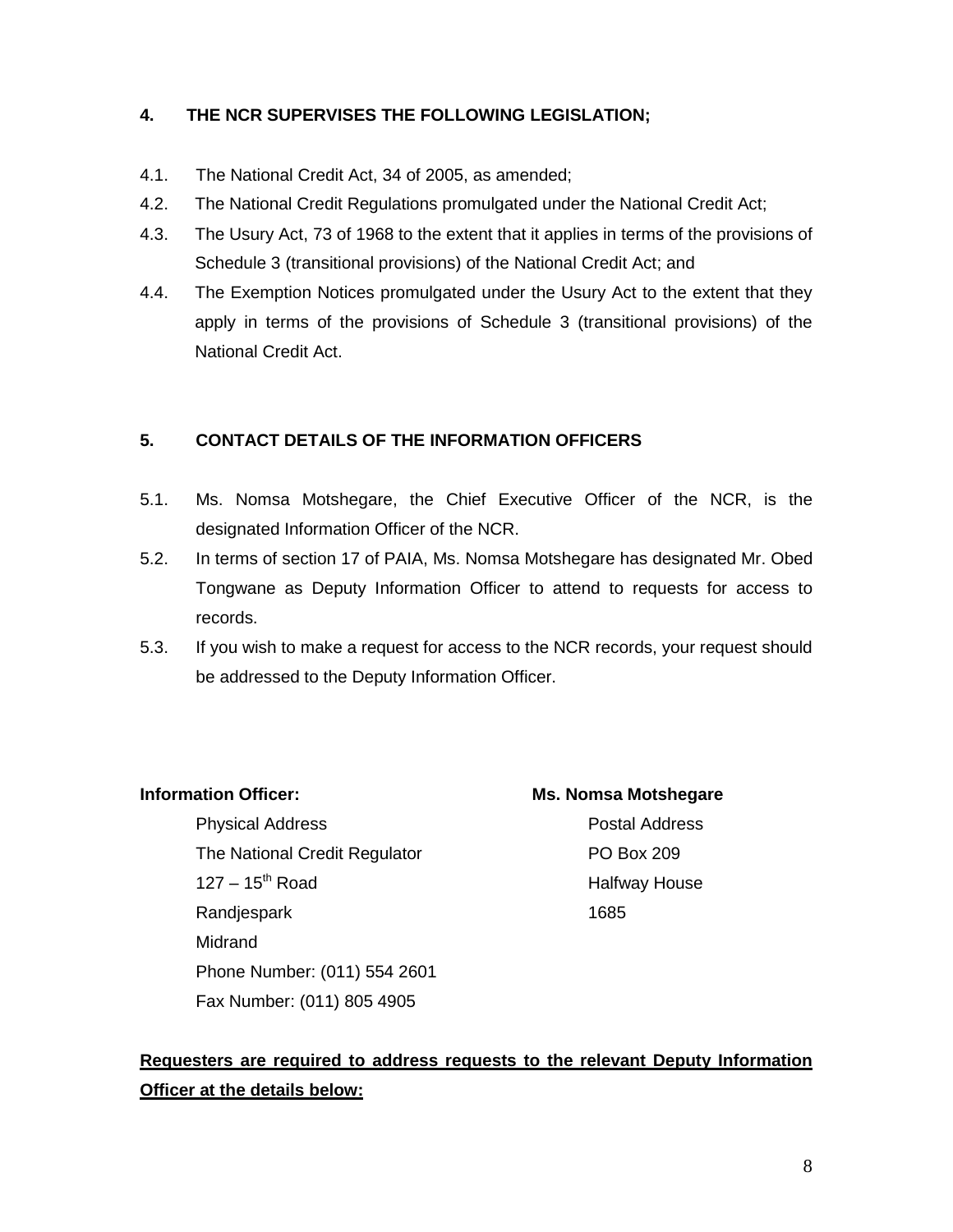## **Deputy Information Officer:** Mr. Obed Tongoane

Physical Address **Physical Address** Postal Address The National Credit Regulator **PO Box 209**  $127 - 15<sup>th</sup>$  Road Halfway House Randjespark 1685 Midrand Phone Number: (011) 554 2603 Email: [otongoane@ncr.org.za](mailto:otongoane@ncr.org.za) Fax Number: (011) 805 4905

Contact details of NCR's designated PAIA Practitioner are found below:

| <b>PAIA Practitioner:</b>     | <b>Ms. Sphiwe Mashaba</b>  |
|-------------------------------|----------------------------|
| <b>Physical Address</b>       | Postal Address             |
| The National Credit Regulator | <b>PO Box 209</b>          |
| $127 - 15^{th}$ Road          | Halfway House              |
| Randjespark                   | 1685                       |
| Midrand                       |                            |
| Phone Number: (011) 554 2800  | Email: smashaba@ncr.org.za |
| Fax Number: (011) 805 4905    |                            |

5.4. The Information Officer, in terms of section 17 of PAIA, has delegated to the Deputy Information Officer the duties set out in the aforementioned section to manage request for information made in terms of PAIA. The PAIA Practitioner provides administrative assistance to the Deputy Information Officer.

# **6. A GUIDE ON HOW TO USE THE PAIA**

- 6.1 The South African Human Rights Commission (**"the SAHRC"**) is responsible for developing a guide in each of the country's eleven languages, with information on how to use PAIA. This guide is available on the SAHRC's website.
- 6.2 Any information or queries related to the guide should be directed to: The South African Human Rights Commission Promotion of Access to Information Unit: The Research and Documentation Department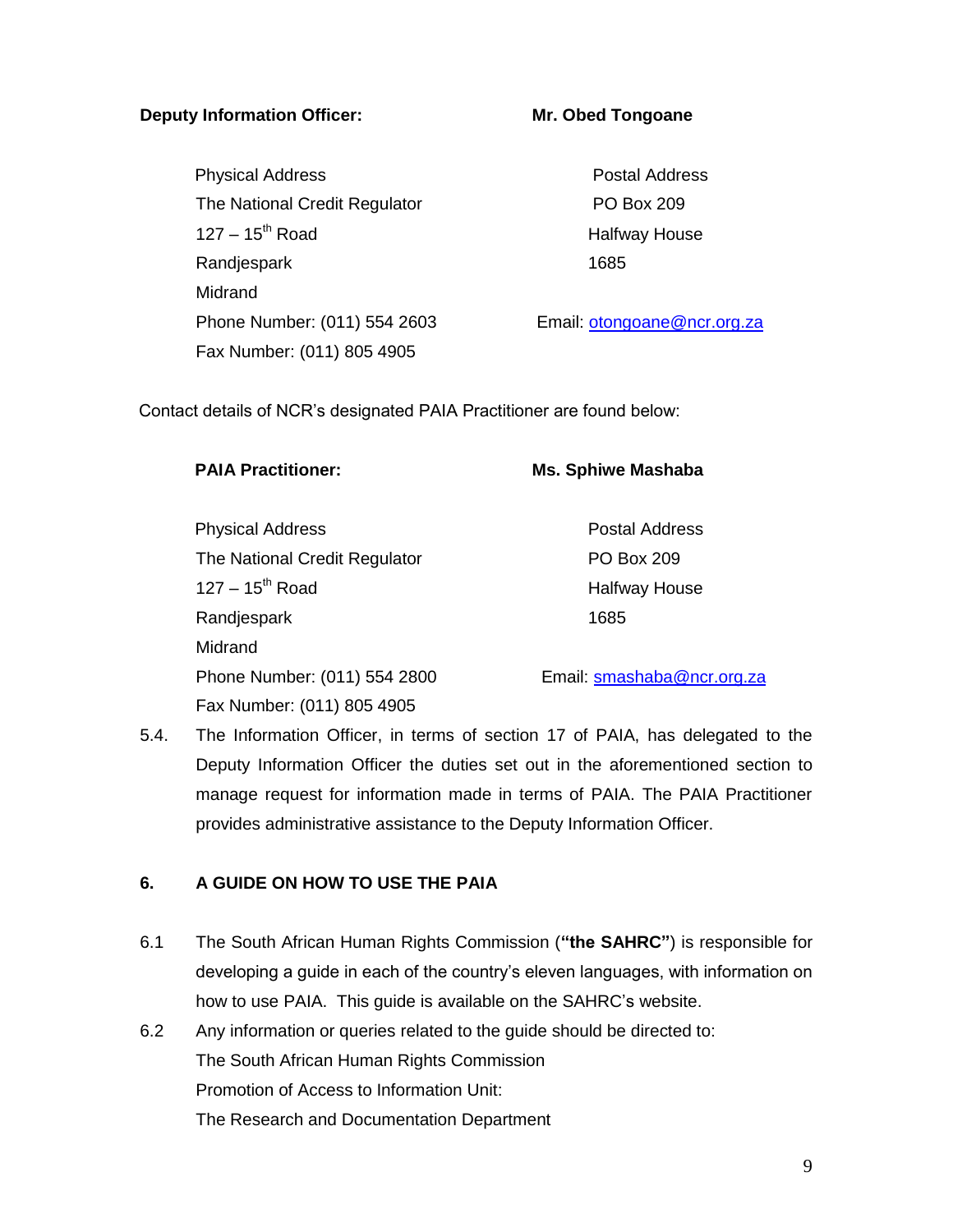| Postal address | Private Bag 2700  |
|----------------|-------------------|
|                | Houghton          |
|                | 2041              |
| Telephone      | +27 11 484 8300   |
| Facsimile      | +27 11 484 0582   |
| E-mail         | PAIA@sahrc.org.za |
| Website        | www.sahrc.org.za  |

### **7. NCR'S RECORDS**

- 7.1 The NCR is in possession and control of the following categories of records:
	- 7.1.1. Personnel information:

These records include employment contracts of all NCR employees, employment policies and remuneration details;

- 7.1.2. Information relating to registered institutions, complaints received by the NCR and investigations conducted by the NCR;
- 7.1.3. Business records of the NCR. These records include:
	- 7.1.3.1. Financial records;
	- 7.1.3.2. Minutes of meetings of Exco, departmental meetings and management meetings.
- 7.1.4. Operational records;
- 7.1.5 Media publications.

# **8. THE PROVISIONS OF THE NATIONAL CREDIT ACT RELATING TO THE DISCLOSURE OF INFORMATION BY THE NATIONAL CREDIT REGULATOR**

8.1. In terms of section 68 of the NCA, the NCR is prohibited from disclosing any confidential information pertaining to a consumer or prospective consumer, unless the disclosure of information is necessary for a purpose that is permitted by the NCA or any other national or provincial legislation or if the consumer concerned has consented to the disclosure of information.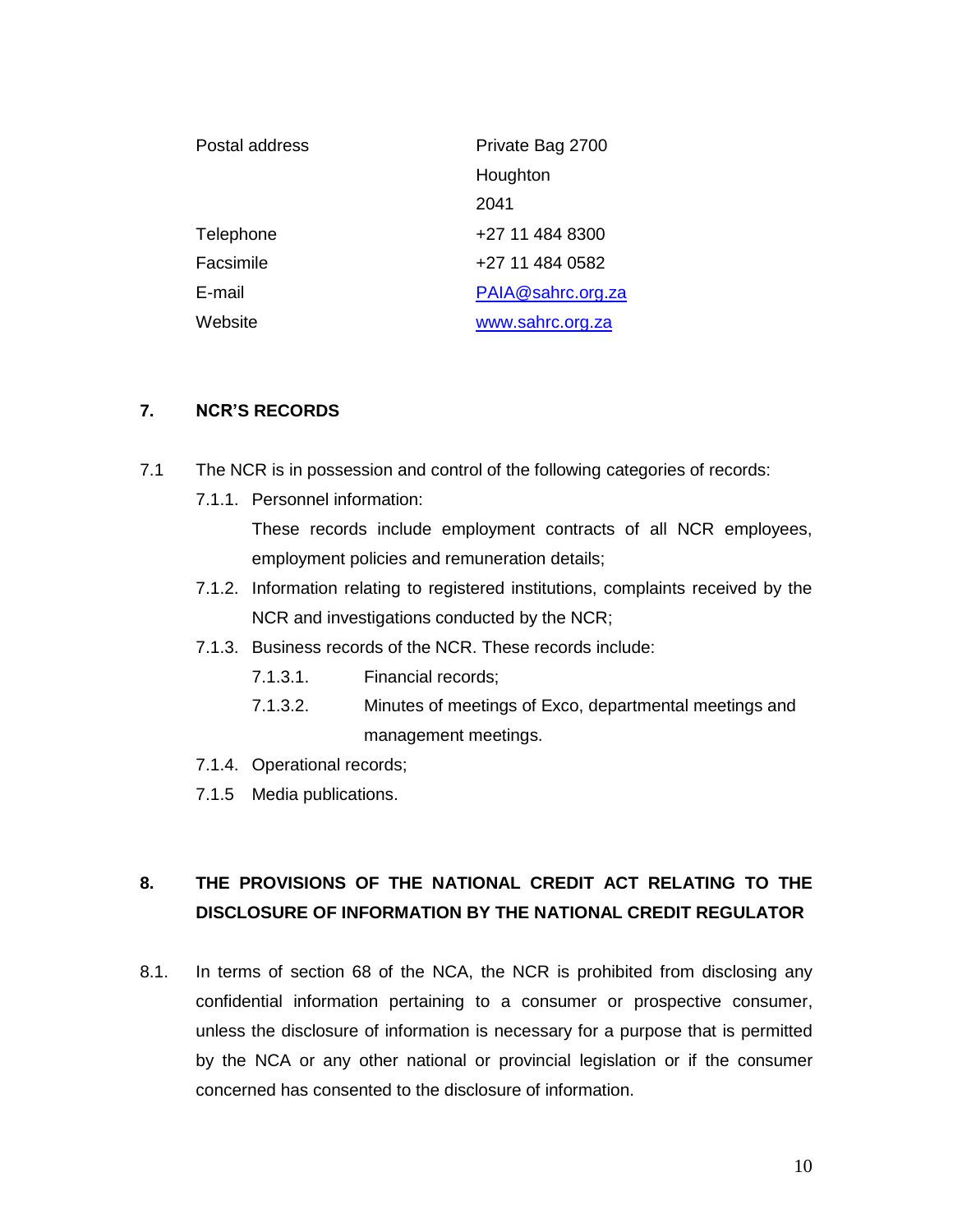- 8.2. Section 156 of the NCA also prohibits the NCR from disclosing any confidential information that is obtained in the exercise of its functions or which relates to a complaint that has been lodged with it, unless the disclosure is necessary:
	- 8.2.1. for the achievement of a purpose stipulated in the NCA or the enforcement of the Act;
	- 8.2.2. for the purpose of the administration of justice; or
	- 8.2.3. following a request from a member of the Tribunal who is entitled to receive the information.

# **9. RECORDS IN THE POSSESSION OF THE NCR, WHICH ARE AUTOMATICALLY AVAILABLE (SECTION 15(1)(a))**

- 9.1. The categories of records listed below are automatically available from the NCR without the requester having to request access in terms of the PAIA:
	- The information uploaded to the NCR web-site
	- Information booklets
	- Pamphlets
	- Posters
	- Newsletters
	- Forms
	- Other marketing and informative materials relating to the functions and services of NCR
	- Court Orders available on an individual basis
	- Judgments available on an individual basis
	- Statutory records
	- Media releases/statements
	- Strategic plans
	- Annual reports
	- Statutory Quarterly report, Annual Report (Finance: Reporting) and bank accounts (Finance: Treasury)
	- Tenders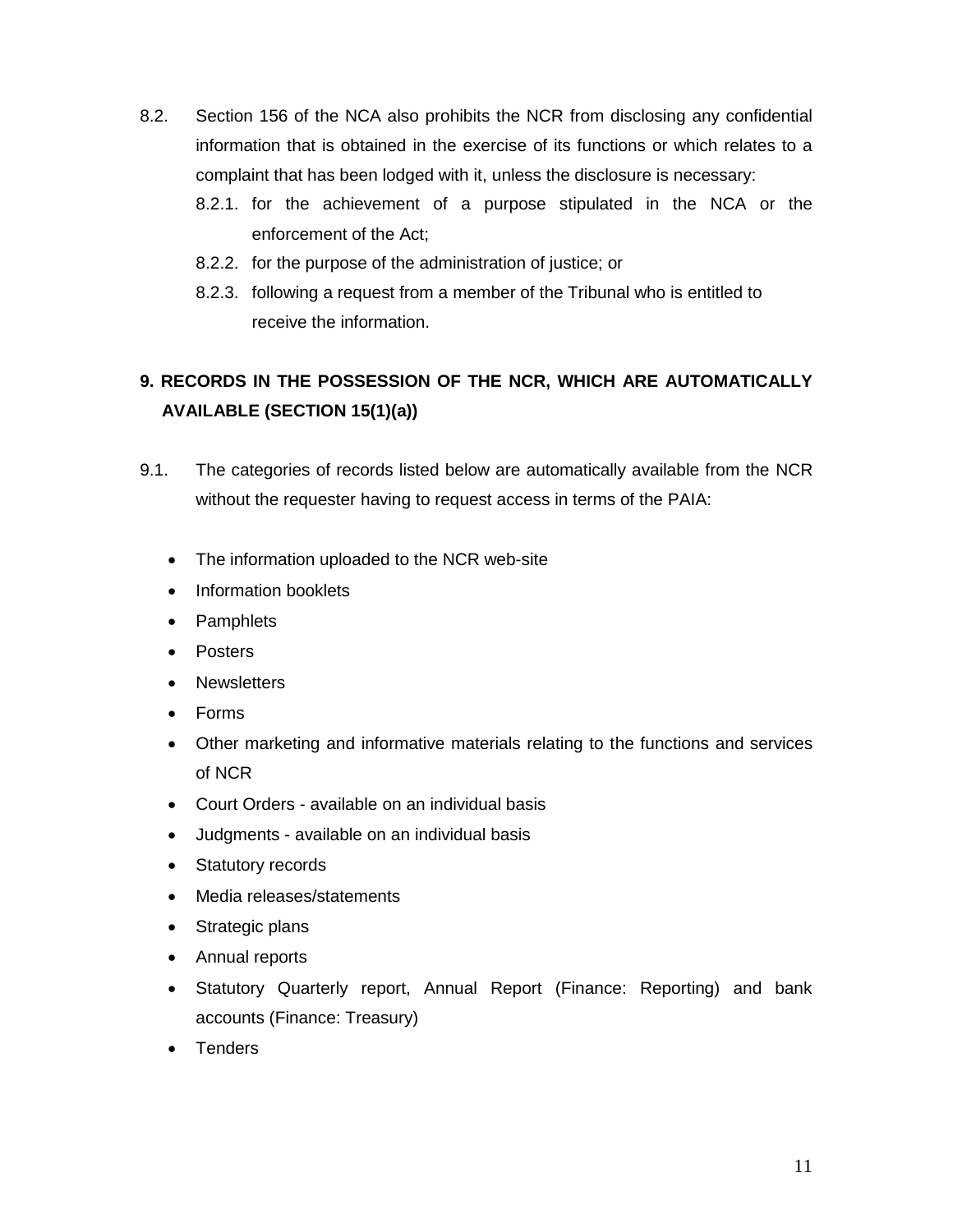# **10. RECORDS THAT MAY BE REQUESTED (SECTION 14(1)(d))**

The subjects and categories of records listed below are not automatically available from the NCR and any request for access to such a record will have to be made in terms of PAIA.

# **10.1 RECORDS HELD BY THE DEPARTMENTS OF THE NATIONAL CREDIT REGULATOR**

# **1. Office of the Chief Executive Officer**

- 1.1. The Executive Department of the NCR is responsible for the overall management of the NCR. It is in possession of the following information and documents:
	- (a) Media statements or releases;
	- (b) organisational policies and procedures;
	- (c) delegation of authority;
	- (d) Service Level Agreements, Memoranda of Understanding and other agreements and contracts;
	- (e) legal and other opinions
- 1.2. Access to the records referred to in (a) to (e) above may be applied for in terms of PAIA.

#### **2. Registrations Department**

- 2.1. The Registrations Department of the NCR is responsible for the registration of credit providers, credit bureau, debt counselors, payment distribution agents and alternative dispute resolution agents. It is in possession of the following information and documents:
	- (a) application forms to register credit providers;
	- (b) application forms to register debt counselors;
	- (c) application forms to register credit bureaus;
	- (d) application forms to register payment distribution agents;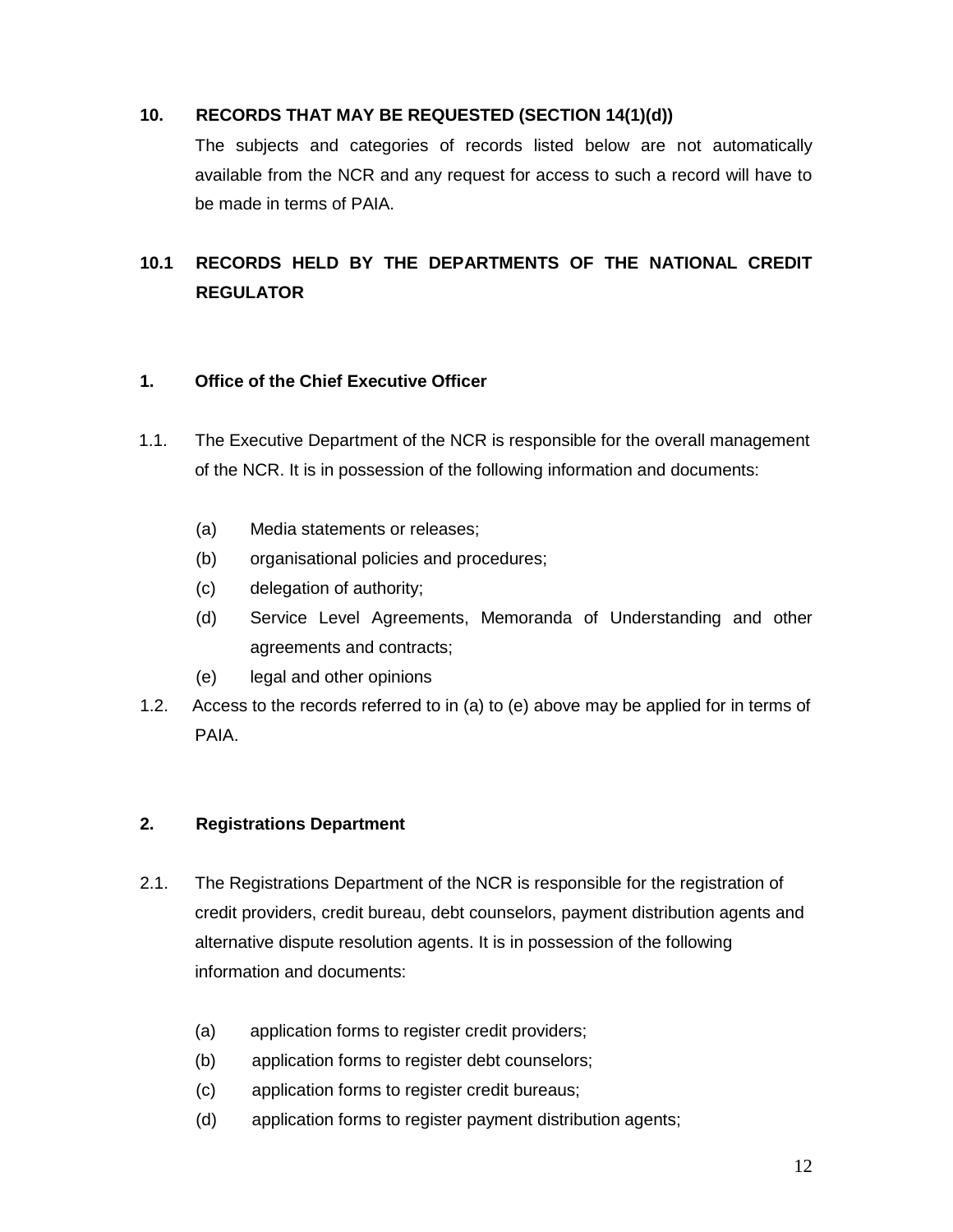- (e) application forms to register alternative dispute resolution agents;
- (f) supporting documents and information in respect of applications in (a), (b)  $(c)$ ,  $(d)$  and  $(e)$  above;
- (g) register of credit providers, credit bureaus and debt counselors;
- (h) conditions of registration for registered credit providers, credit bureaus, debt counselors, alternative dispute resolution agents and payment distribution agents.
- (i) departmental policies and procedures;
- (j) minutes of the departmental meetings;
- (k) minutes of the Management Compliance and Registration Committee for credit providers, credit bureaus and debt counselors;
- (l) letters of correspondence; and
- (m) registration certificates of all registrants.
- 2.2. Access to the records referred to in (a) to (m) above may be applied for in terms of PAIA.

#### **3. Debt Counseling Department**

- 3.1 The Debt Counseling Department of the NCR is responsible for monitoring compliance of debt counselors with the NCA and their conditions of registration as well as to monitor compliance of Payment Distribution Agencies (PDAs) with their Service Level Agreement (SLA) and to create more awareness of debt counseling as a debt relief measure as well as to educate consumers on the process, their rights and responsibilities while under debt counseling. It is in possession of the following information and documents:
	- (a) list of debt counselors monitored;
	- (b) monitoring reports;
	- (c) payment distribution agent audit reports;
	- (d) minutes of the departmental meetings;
	- (e) stakeholder reports and minutes of the meetings;
	- (f) memorandum of understanding with debt counselor training service providers;
	- (g) circulars;
	- (h) public notices;
	- (i) debt counseling procedural manual;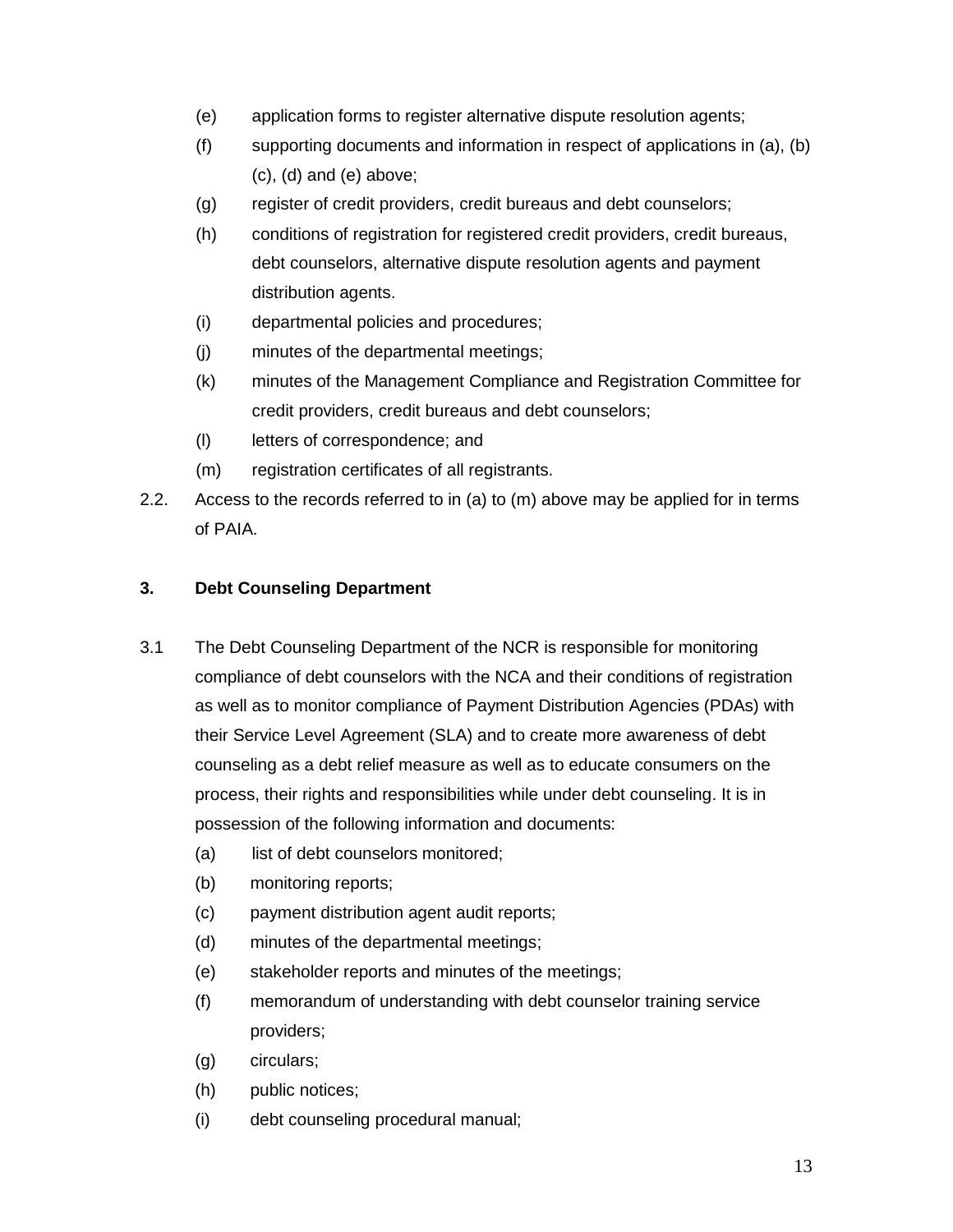- (j) guidelines; and
- (k) PDA's service level agreements.
- 3.2 Access to the records referred to in (a) to (k) above may be applied for in terms of PAIA.

# **4. Complaints Department**

- 4.1. The Complaints Department of the NCR is responsible for receiving and handling consumer complaints against credit providers, debt counselors, credit bureau, payment distribution agents and alternative dispute resolution agents. It is in possession of the following information and documents:
	- (a) Written complaints and/or Form 29;
	- (b) notices of non-referral issued to complainants;
	- (c) consents given by complainants to third parties to lodge complaints on their behalf;
	- (d) call centre statistics and information;
	- (e) minutes of the departmental meetings;
	- (f) departmental policies and procedures;
	- (g) list of resolved and unresolved complaints; and
	- (h) letters of correspondence;
- 2.2. Access to the records referred to in (a) to (h) above may be applied for in terms of PAIA.

# **5. Investigations and Enforcement Department**

- 5.1. The Investigations and Enforcement Department of the NCR is responsible for the investigation and prosecutions of persons and entities that contravene the NCA. It is in possession of the following information and documents:
	- (a) details of investigations and inspections;
	- (b) investigation and inspection reports;
	- (c) summonses;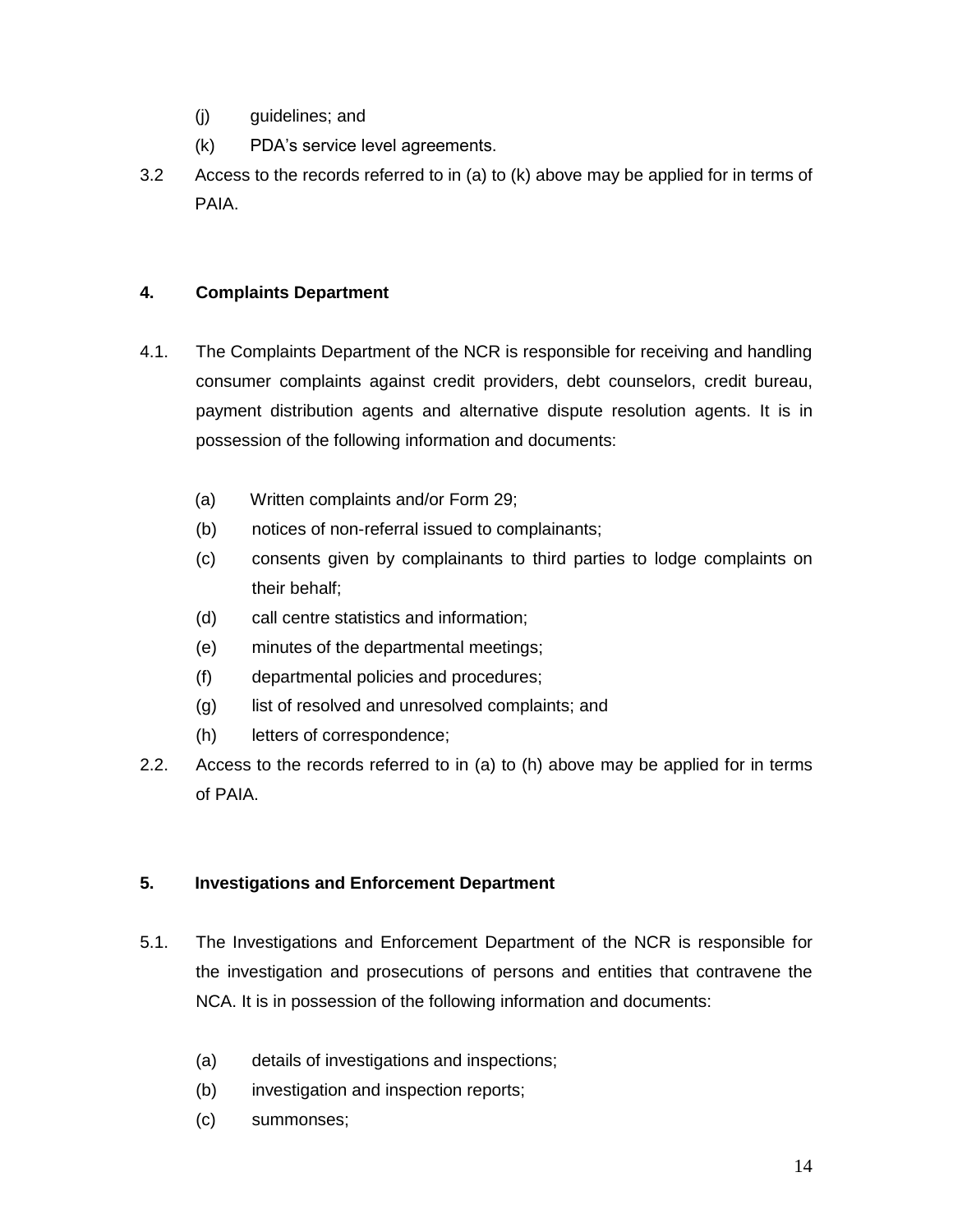- (d) compliance notices;
- (e) compliance certificates;
- (f) applications to the National Consumer Tribunal and the courts;
- (g) details of cases referred to the National Prosecuting Authority;
- (h) judgments from the National Consumer Tribunal;
- (i) minutes of the Management Investigation and Enforcement and Committee; and
- (j) minutes of departmental meetings.
- 5.2. Access to the records referred to in (a) to (j) above may be applied for in terms of PAIA.

# **6. Education and Strategy Department**

- 6.1. The Education and Strategy Department is responsible for communicating with the media and external stakeholders on behalf of the NCR. It is in possession of the following information and documents:
	- (a) media releases;
	- (b) media queries;
	- (c) circulars;
	- (d) internal communiqués;
	- (e) public notices;
	- (f) publications;
	- (g) adverts;
	- (h) content updates for website and intranet; and
	- (i) minutes of departmental meetings.
- 6.2. Access to the records referred to in (a) to (i) above may be applied for in terms of PAIA.

# **7. Research and Statistics Department**

7.1. The Research and Statistics Department of the NCR is responsible for conducting research and publishing statistics on the nature and dynamics of the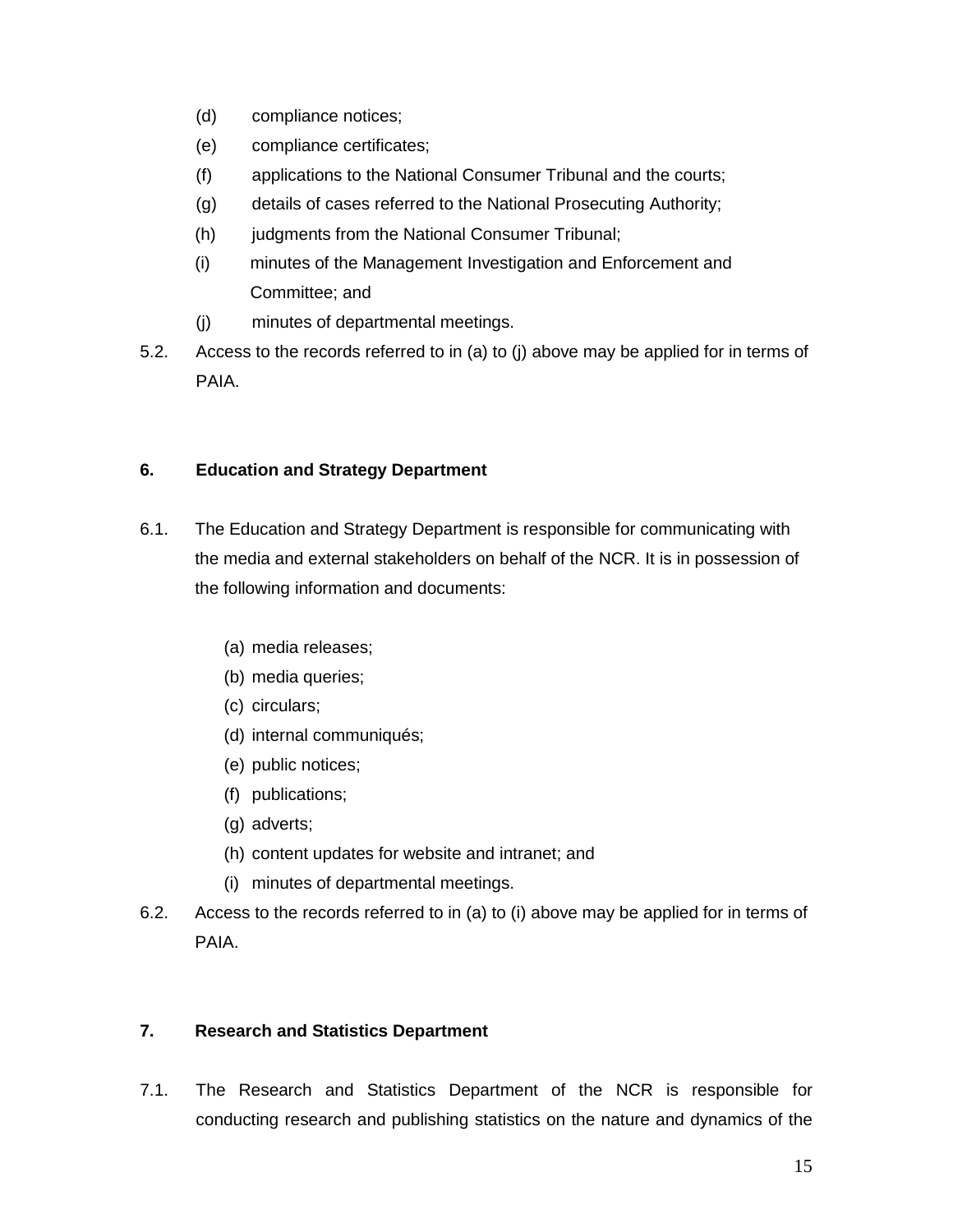consumer credit market and industry. It is in possession of the following information and documents:

- (a) research reports;
- (b) periodic synoptic reports by insurers;
- (c) consumer credit market report "CCMR";
- (d) credit bureau monitor "CBM"; and
- (e) minutes of departmental meetings.
- 7.2. Access to the records in  $(a) (e)$  above may be applied for in terms of PAIA.

#### **8. Human Resources**

- 8.1. The Human Resources Department of the NCR is responsible for managing the human resources. It is in possession of the following information and documents:
	- (a) contracts of employment;
	- (b) human resources policies and procedures;
	- (c) performance agreements and appraisals;
	- (d) personnel files;
	- (e) leave reports;
	- (f) training records;
	- (g) job profiles;
	- (h) salary information;
	- (i) psychometric assessment reports;
	- (j) performance assessment feedback and results;
	- (k) employees disciplinary reports;
	- (l) employees wellness reports;
	- (m) employees criminal verification reports;
	- (n) minutes of departmental meetings; and
	- (o) CCMA and Labour Court records pertaining to labour disputes;
- 8.2. Access to the records referred to in (a) to (0) above may be applied for in terms of the PAIA.

#### 8.3. **Facilities Management Department**

(a) executive summaries;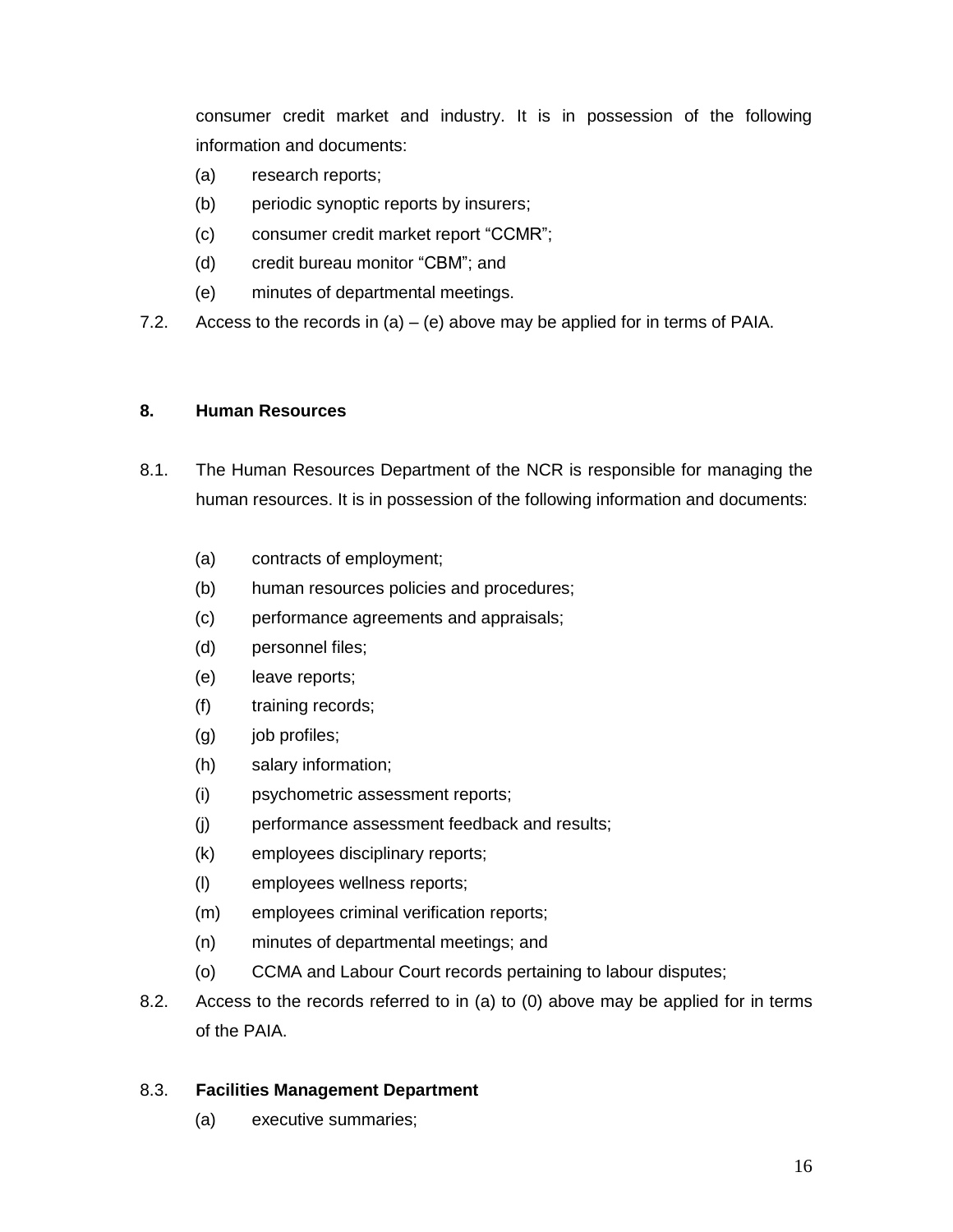- (b) memos;
- (c) policies,
- (d) occurrence book;
- (e) access control register (vehicle);
- (f) application form for biometric;
- (g) application form for physical access to NCR;
- (h) key control register;
- (i) fire equipment inspection;
- (j) security policy;
- (k) Occupational Health and Safety Act Policy;
- (l) fire arm control procedure (SOP);
- (m) fire fighting and prevention procedure;
- (n) operational emergency plan;
- (o) Z204 form (applications for security vetting); and
- (p) Minimum Information Security Standard Document.
- 8.3.1. Access to the records referred to in (a) to (p) above may be applied for in terms of the PAIA.

# **9. Compliance and Credit Information Department**

- 9.1. The Compliance Department of the NCR Regulator is responsible for Compliance through monitoring of registrants i.e. credit providers. It is in possession of the following information and documents:
	- (a) compliance reports regarding contraventions of the NCA;
	- (b) on site compliance reports and letters;
	- (c) memoranda for investigations and the issuing of investigation certificates
	- (d) registrants' files obtained from onsite visits credit providers & debt mediators/alternative dispute resolution agents;
	- (e) presentations/information material;
	- (f) annual compliance Form 43;
	- (g) approval memoranda for investigations;
	- (h) annual financial statements;
	- (i) Form 40;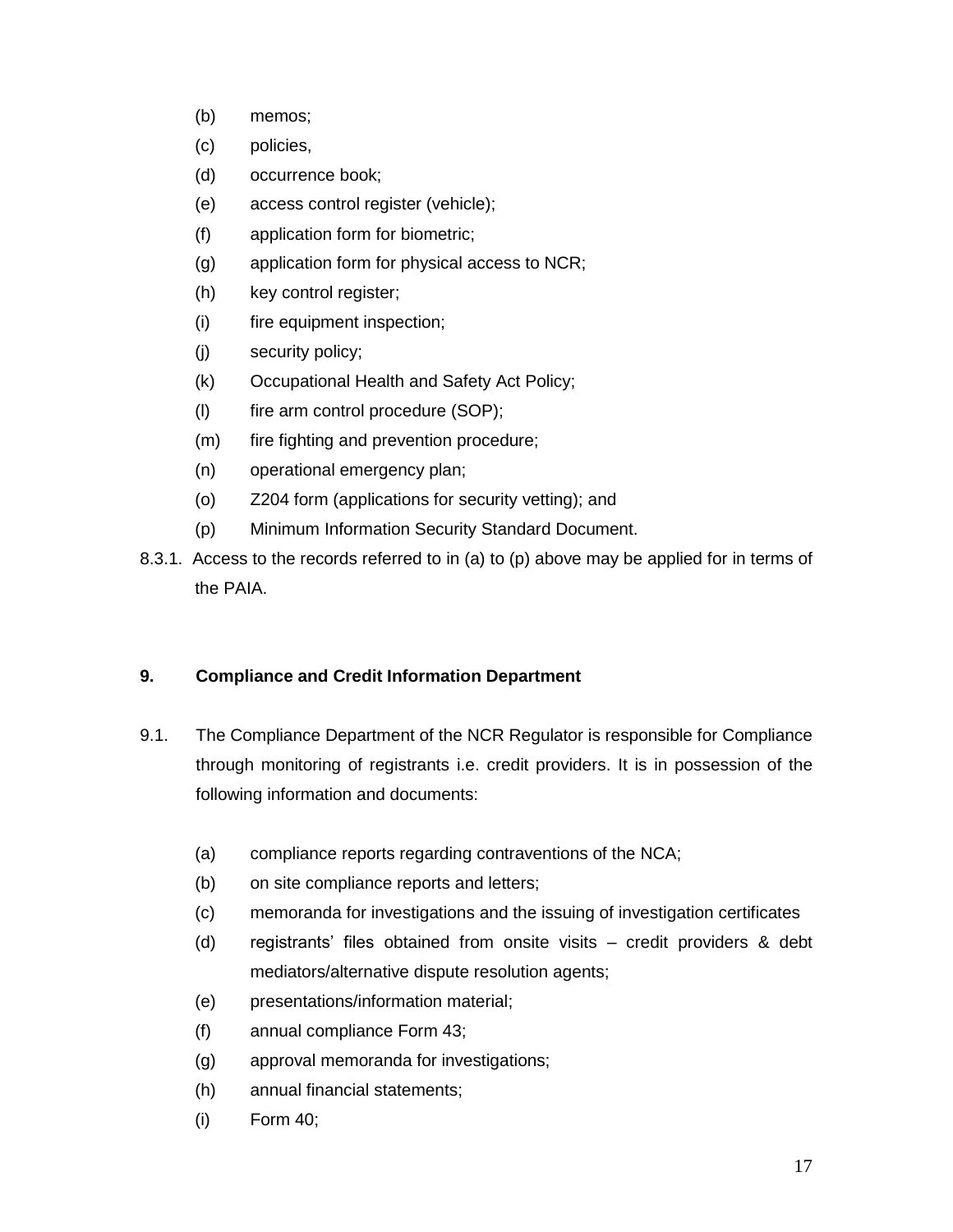- (j) Form 39;
- (k) compliance report;
- (l) assurance engagement report;
- (m) BBBEE reports and scorecards;
- (n) language policy proposals;
- (o) change of contact details;
- (p) company registration documents, ID copies;
- (q) criminal clearance certificates;
- (r) credit provider's policies on combating of over indebtedness and credit policies.
- (s) credit providers electronic reports (CD's)
- (t) audit reports of credit bureaus in terms of the regulations published under GN R1209 of 30 November 2006;
- (u) certified annual compliance reports in terms of section 52(6) of the Act;
- (v) periodic synoptic reports;
- (w) due diligence reports on credit bureaus; and
- (x) letters of correspondence.
- 9.2. Access to the records referred to in (a) to (x) above may be applied for in terms of the PAIA.

# **10. Finance Department**

- 10.1. The Finance Department of the NCR is responsible for the overall financial management within the NCR through the implementation of the PFMA and Treasury Regulations, and all other financial policies and prescripts. It is in possession of the following information and documents:
	- (a) finance policies;
	- (b) budgets information;
	- (c) financial statements monthly, quarterly and annual financial statements;
	- (d) quarterly report, banking details and bank accounts;
	- (e) creditor's and Debtor's statements and invoices;
	- (f) fixed asset register;
	- (g) bank statement;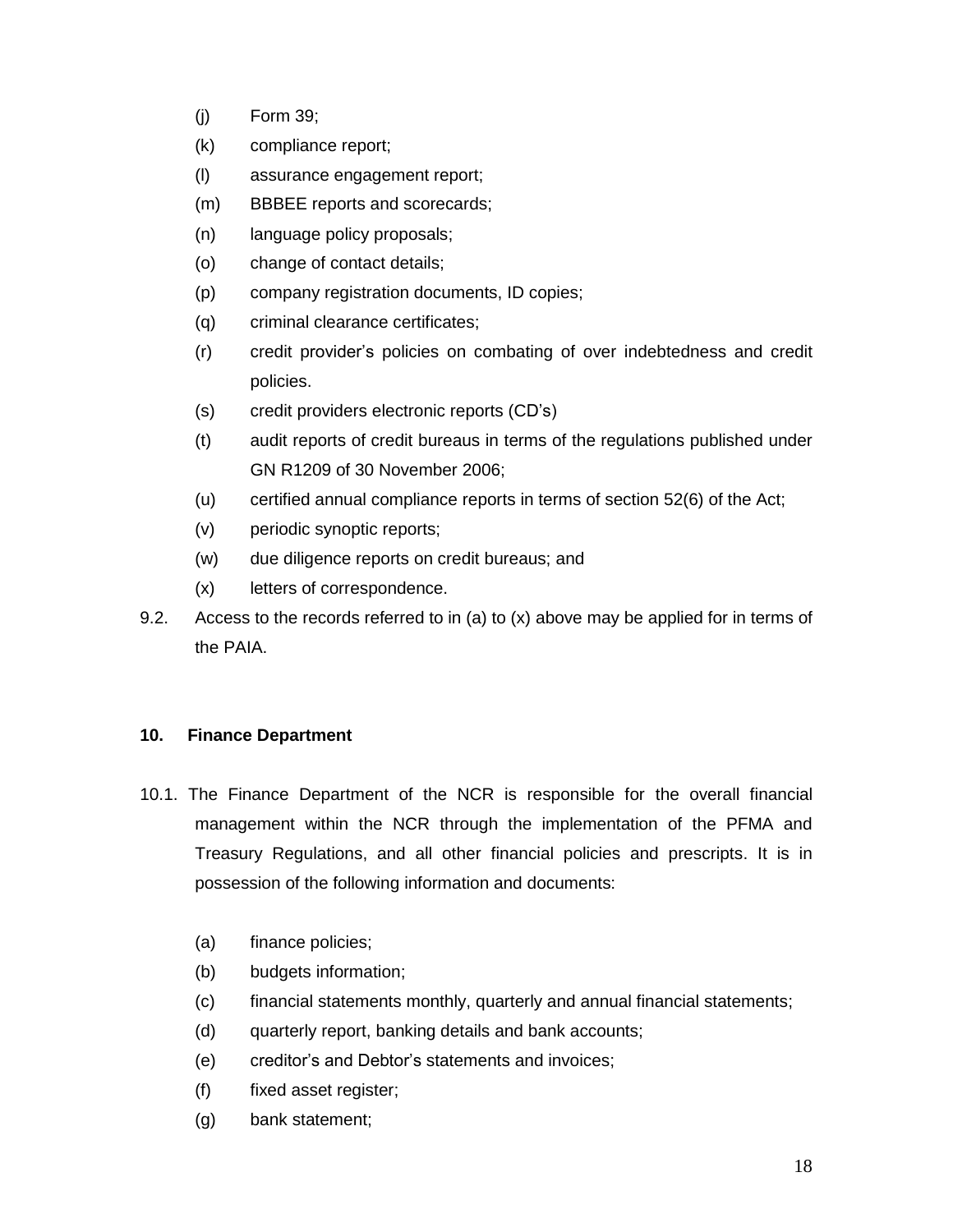- (h) records of all payments;
- (i) minutes of departmental meetings; and
- (j) insurance claim files.

## **10.1.1. Procurement**

- (a) supply chain management policies;
- (b) delegation of authority framework;
- (c) tenders/quotations/request for quotations (RFQ's);
- (d) contracts with service providers; and
- (e) property lease agreements.

# **10.1.2. ICT**

- (a) ICT policies procedures and standards
- (b) Health Checks (system availability);
- (c) Record of business calls;
- (d) Service Level Agreements with suppliers.
- 10.2 Access to the records referred to above may be applied for in terms of the PAIA.

# **11. WHO MAY REQUEST INFORMATION OR RECORDS?**

The purpose for which information is required:

The Act provides that a person may only request information in terms of which that information is required for the exercise or protection of a right.

Further, POPI provides that a DS may, upon proof of identity, request the RP to confirm, free of charge, all the information it holds about the DS and may request access to such information, including information about the identity of third parties who have or have had access to such information.

POPI further provides that where the DS is required to pay a fee for services provided to him/her/it the RP: must provide the DS with a written estimate of the amount payable before providing the service. may require that the requestor pay a deposit for all or part of the fee.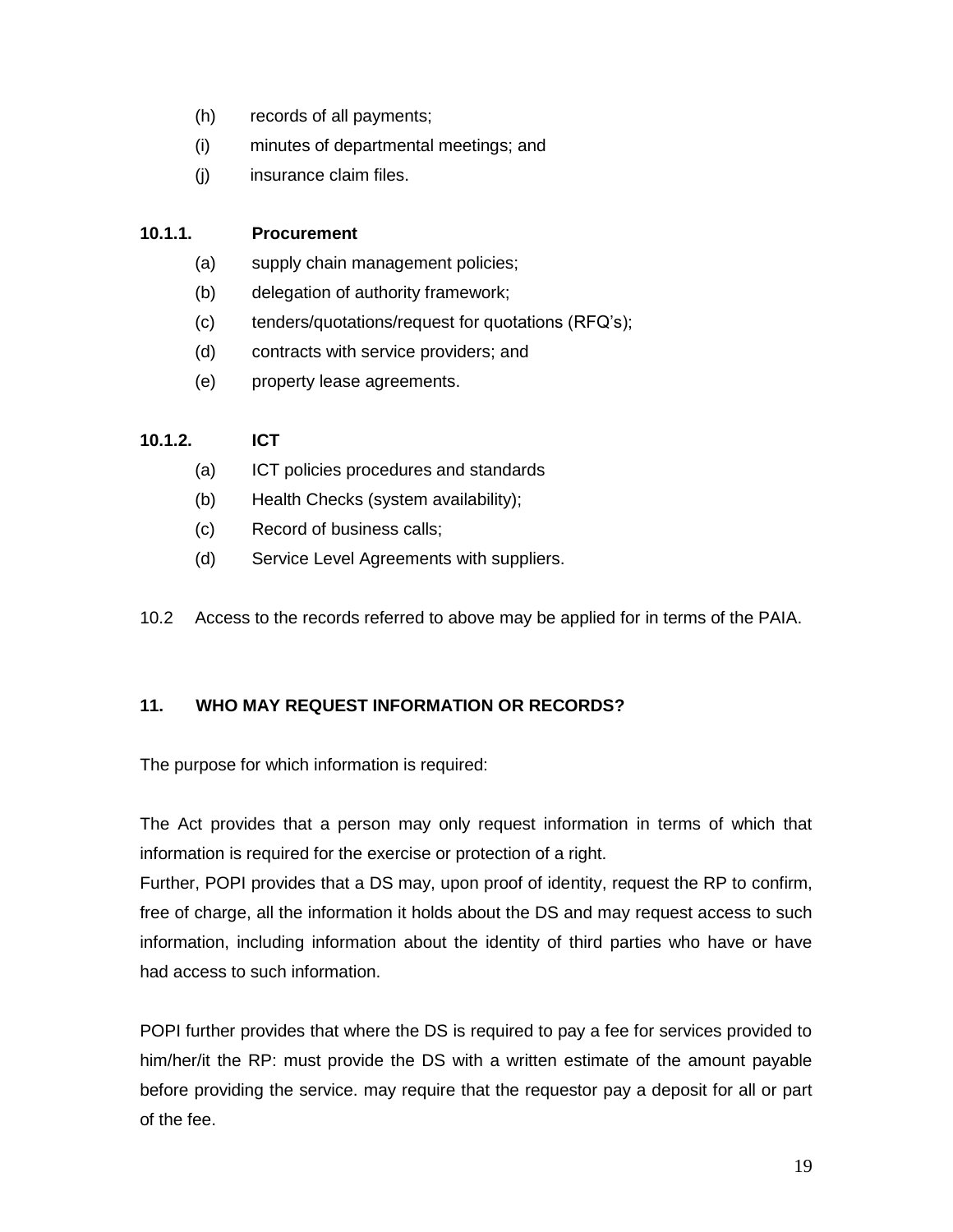# **Categories of Requestors**

The capacity under which a Requester requests documentation/information will determine the category he or she falls in. Please note that the Requester category has a bearing on the conditions of access to the information.

Requesters have been classified into four categories:

- A Personal Requester: requests information about himself/herself/itself;
- $\triangleright$  A Representative Requester: requests information relating to and on behalf of someone else;
- $\triangleright$  A Third Party Requester: requests information about another person;
- $\triangleright$  A PB: requests information in the public interest.

# **12. THE REQUESTS PROCEDURE**

# **HOW TO REQUEST ACCESS TO RECORDS HELD BY NCR**

I. A requester must make the request for access to a record on the prescribed form (Annexure1) which must be submitted to the Information Officer or Deputy Information Officer by hand, by post, per fax or per e-mail. Annexure1 is attached to this Manual below.

II. If you wish to type in your information into an MS Word version of the request form, please send an email to the relevant PAIA Practitioner or Deputy Information Officer requesting that a copy be emailed to you.

III. If the request is made on behalf of another person, the requester must submit proof of the capacity in which the requester is making the request, to the reasonable satisfaction of the Information Officer / Deputy Information Officer. If a requester is illiterate or disabled and cannot make a request on the prescribed form then the request may be made orally. The Information Officer / Deputy Information Officer must reduce the oral request to writing on the prescribed form and provide a copy thereof to the requester.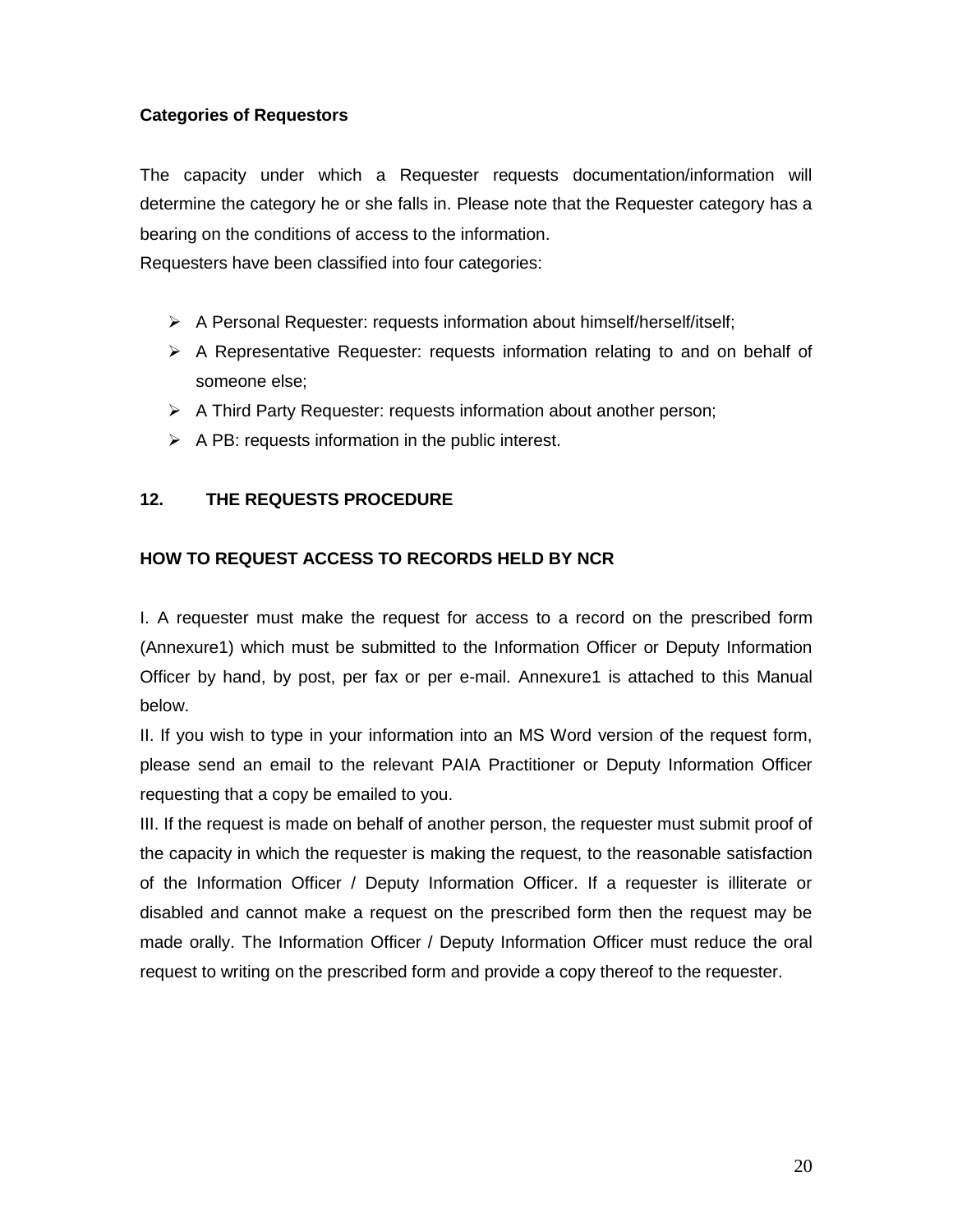# **12.1. CONSIDERING YOUR REQUEST**

Subject to the provisions of the PAIA, access to records requested from NCR will only be given if –

All the procedural requirements set out in PAIA relating to a request are met; and Access to the requested record(s) is not refused in terms of any ground for refusal set out in PAIA.

# **13. REFUSED ACCESS**

# **13.1. GROUNDS FOR REFUSAL**

The Deputy Information Officer may refuse a request for access to its information if the requested information relates to:

- Mandatory protection of privacy of a third party who is a natural person, including a deceased individual.
- Mandatory protection of certain records of South African Revenue Service.
- Mandatory protection of commercial information of a third party.
- Mandatory protection of certain confidential information and protection of certain confidential information of a third party.
- Mandatory protection of safety of individuals and protection of property.
- Mandatory protection of police dockets in bail proceedings and protection of law enforcement and legal proceedings.
- Mandatory protection of records privileged from production in legal proceedings.
- Defence, security and international relations of the Republic.
- Economic interests and financial welfare of the Republic and commercial activities of the Department.
- Mandatory protection of research information of a third party and protection of research information of the Department.
- Operations of the Department.
- Manifestly frivolous or vexatious requests or substantial and unreasonable diversion of resources of the NCR.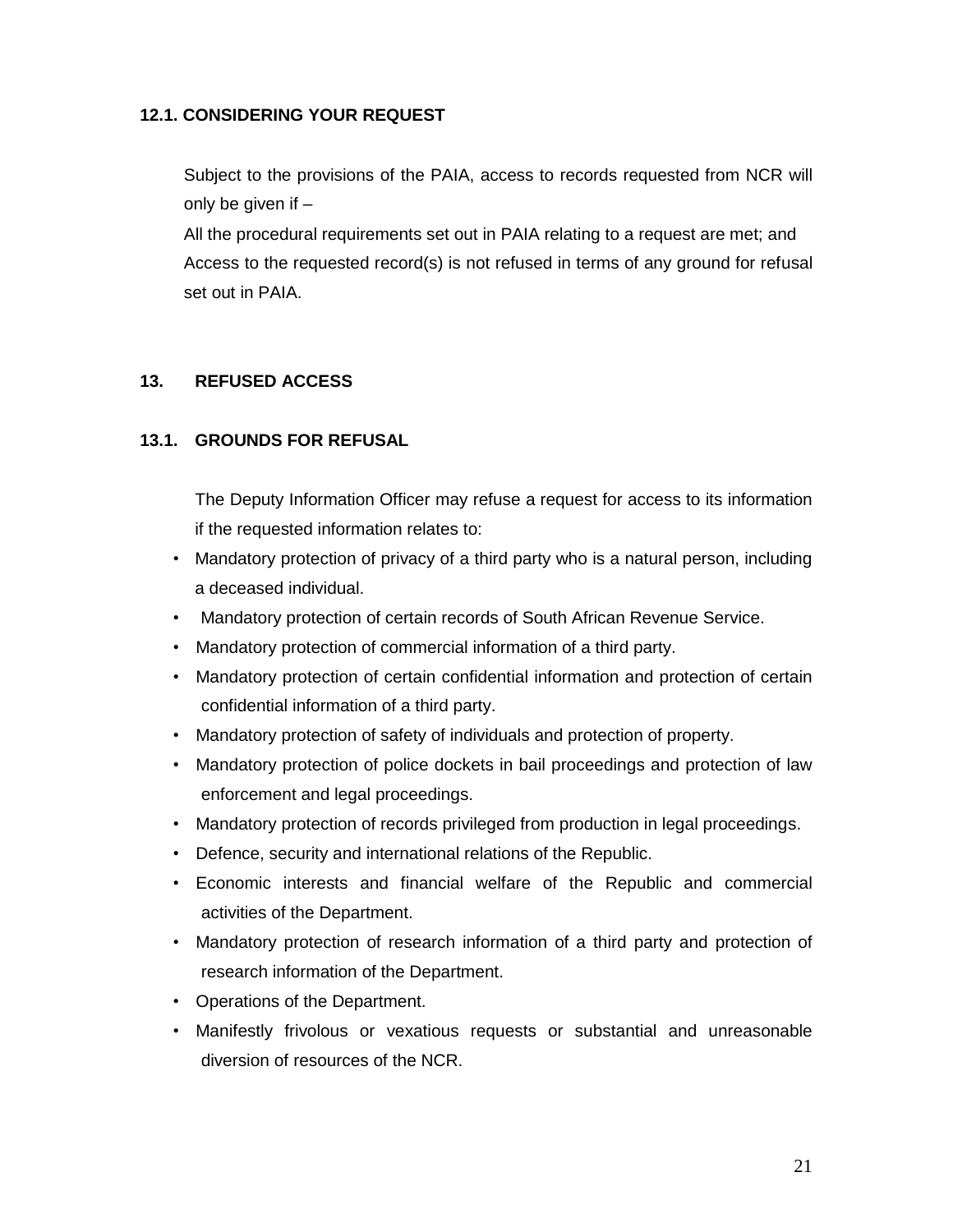### **13.2. MANDATORY DISCLOSURE IN PUBLIC INTEREST**

A request for access to a record that could otherwise be refused on the grounds for refusal in terms of PAIA may be granted, however, in circumstances where the disclosure of the record is in the public interest, and if such public interest clearly outweighs the harm contemplated in the grounds for refusal.

# **13.3. DEEMED REFUSAL OF A REQUEST**

If the Deputy Information Officer fails to give a decision on a request for access to the requester within the prescribed 30 days the Deputy Information Officer will be deemed to have refused such a request.

# **13.4. REMEDIES AVAILABLE IF THE PROVISIONS OF THE ACT ARE NOT COMPLIED WITH**

A requester (or third party, where applicable) may seek relief from any court with appropriate jurisdiction in respect of the following decisions of the Information Officer:

- Refusal or partial refusal of the request for access;
- The amount of fees required to be paid;
- The extension of the period which the information will be furnished.
- All legal processes must be served on the Information Officer who dealt with the request.

#### **14. FEES**

14.1 The PAIA sets out two types of fees, namely request and access fees.

These fees are to be paid and submitted to the NCR together with the request for access to information.

The fees for reproduction of this Manual and records are listed in Annexure 2.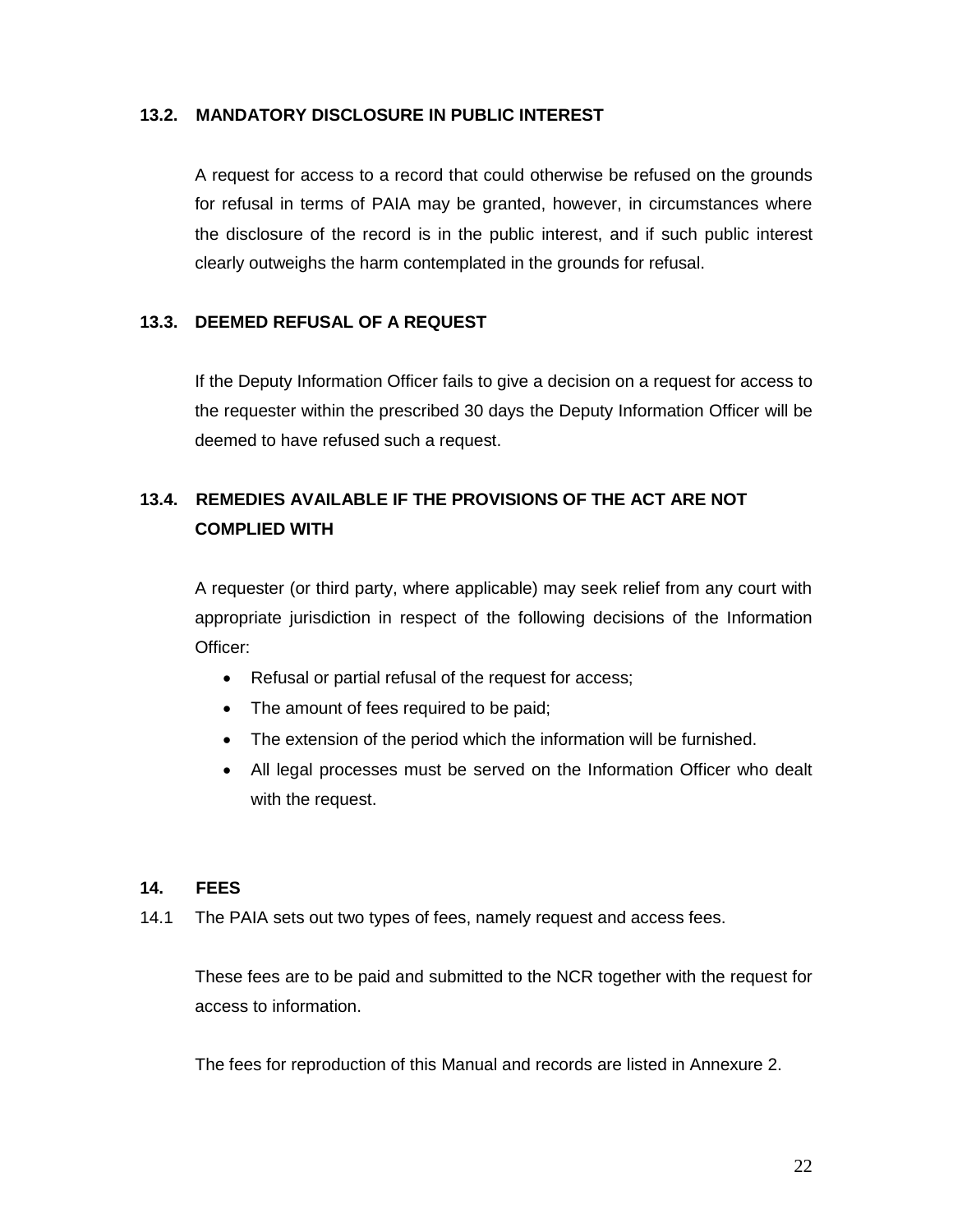The request fee payable by every requester, other than a personal requester is listed in Annexure 2.

The access fees payable by a requester referred to section 22(7), unless exempted under section 22(8), of the PAIA are listed in Annexure 2.

In terms of section 22 the Information Officer / Deputy Information Officer to whom a request for access is made, must , by notice, require the requester, other than a personal requester, to pay the prescribed **request fee** (currently R 35.00), before further processing the request.

A personal requester is a person who requests access to a record containing information about the personal requester.

A requester whose request for access to a record which has been granted must pay, where applicable, the prescribed **access fee** for the reproduction and time taken to search for and prepare the record.

All payments must be made in the form of cash or cheque to the Finance Department of the NCR or by deposit into NCR's banking account provided below.

Bank: Standard Bank Branch: Parktown Branch Code: 000355 Type of Account: Current Account no: 200456490 PAIA REFERENCE: (As provided for by the PAIA Unit) Proof of payment must be sent to the Deputy Information Officer at the contact details above.

#### **15. AVAILABILITY OF THE MANUAL**

15.1 The manual is available for inspection at the offices of the NCR free of charge. Copies are also available on NCR's website [http://www.ncr.org.za.](http://www.ncr.org.za/)